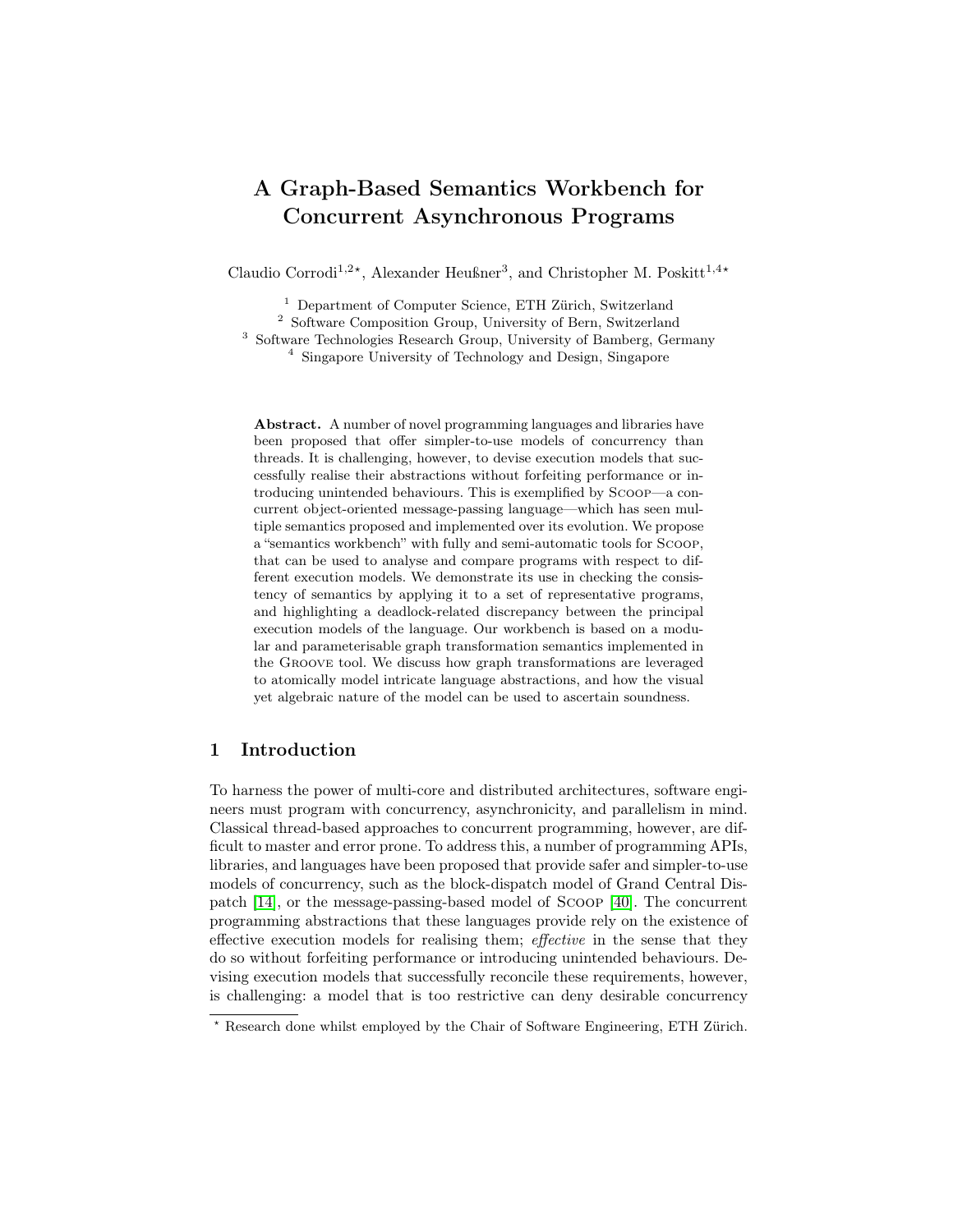and lead to unnecessary bottlenecks; a model that is too permissive can lead to surprising and unexpected executions.

This challenge is exemplified by Scoop [\[40\]](#page-16-0), a message-passing paradigm for concurrent object-oriented programming that aims to preserve the wellunderstood modes of reasoning enjoyed by sequential programs, such as preand postcondition reasoning over blocks of code. Although the high-level language mechanisms for achieving this were described informally as early as the '90s [\[24](#page-16-1)[,25\]](#page-16-2), it took several years to understand how to effectively implement them: execution models [\[6,](#page-15-1)[26](#page-16-3)[,40\]](#page-16-0), prototypes [\[28,](#page-16-4)[37\]](#page-16-5), and contrasting versions of a production-level implementation [\[11\]](#page-15-2) gradually appeared over the last decade, and can be seen as representing multiple, partially conflicting semantics for realising Scoop. They are also unlikely to be the last, as new language features continue to be proposed, prototyped, and integrated, e.g. [\[27\]](#page-16-6). Despite the possible ramifications to behavioural and safety properties of existing programs, little work has been done to support formal and automatic comparisons of the program executions permitted by these different semantics. While general, toolsupported formalisations exist—in Maude's conditional rewriting logic [\[26\]](#page-16-3), for example, and in a custom-built Csp model checker [\[6\]](#page-15-1)—these are tied to particular execution models, do not operate on program source code, and are geared towards "testing" the semantics rather than general verification tasks. Furthermore, owing to the need to handle waiting queues, locks, asynchronous remote calls, and several other intricate features of the Scoop execution models, these formalisations quickly become complex, making it challenging to ascertain their soundness with language designers who lack a formal methods background.

The Challenge. There is a need for languages like Scoop to have tools that not only support the prototyping of new semantics (and semantic extensions), but that also facilitate formal, automatic, and practical analyses for comparing the executions permitted by these semantics, and highlighting where behavioural and safety-related discrepancies arise. The underlying formalism for modelling the semantics should not be ad hoc; rather, it should support re-use, a modular design, and be easily extensible for language evolutions and changes. Furthermore, such tools should be usable in practice: the modelling formalism must be accessible to and understandable by software engineers, and the analyses must support several idiomatic uses of the language mechanisms.

Our Contributions. We propose a "semantics workbench" equipped with fully and semi-automatic tools for Scoop, that can be used to analyse and compare programs with respect to different execution models for the purpose of checking their consistency. We demonstrate its use by formalising the two principal execution models of Scoop, analysing a representative set of programs with respect to both, and highlighting some behavioural and deadlock-related discrepancies that the workbench uncovers automatically. Our workbench is based on a modular and parameterisable graph transformation system (GTS) semantics, built upon our preliminary modelling ideas in [\[18\]](#page-15-3), and implemented in the general-purpose GTS analysis tool GROOVE [\[16\]](#page-15-4). We leverage this powerful formalism to atomically model complex programmer-level abstractions, and show how its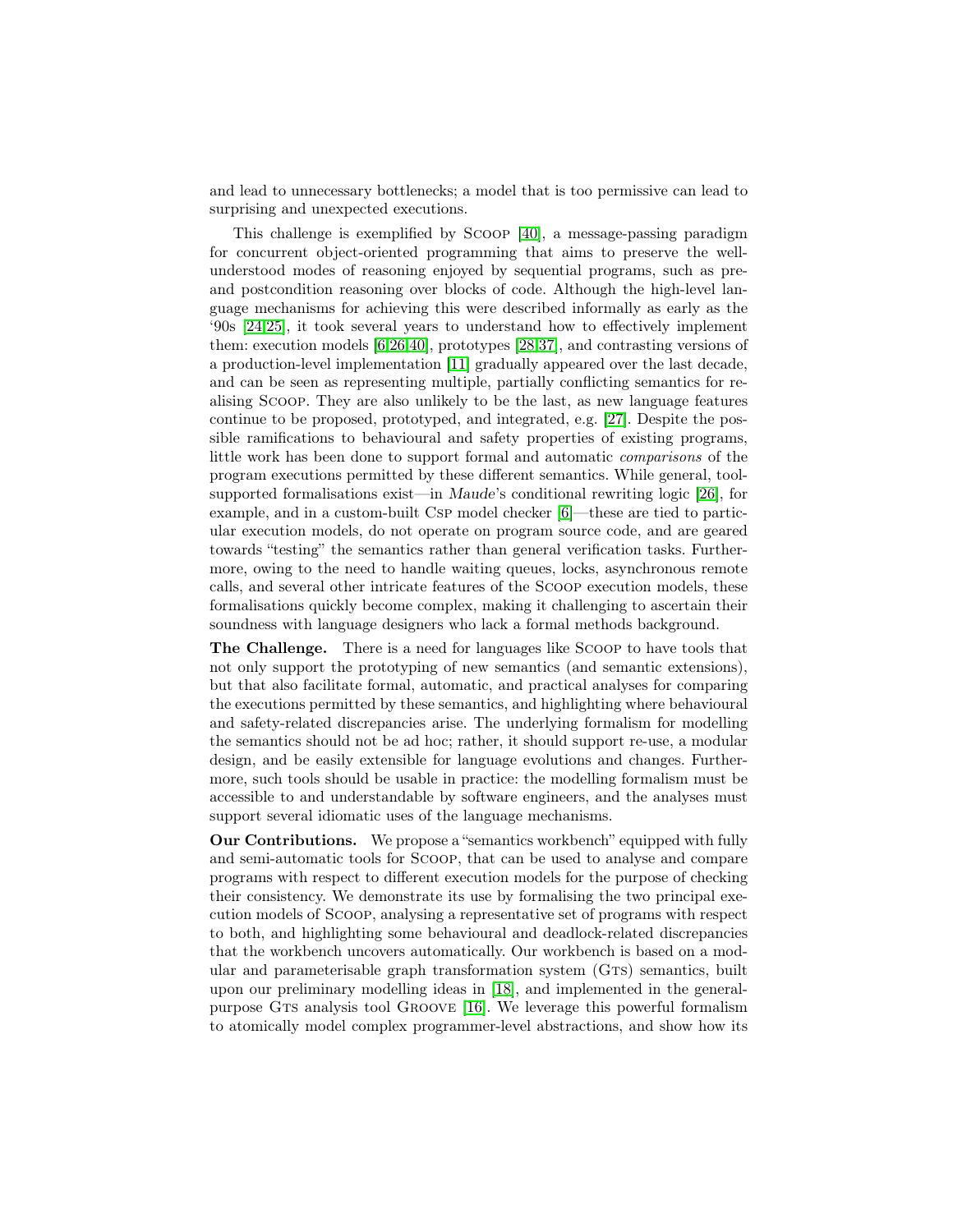inherently visual yet algebraic nature can be used to ascertain soundness. For language designers, this paper presents a transferable approach to checking the consistency of competing semantics for realising concurrency abstractions. For the graph transformation community, it presents our experiences of applying a state-of-the-art GTs tool to a non-trivial and practical problem in programming language design. For the broader verification community, it highlights a need for semantics-parameterised verification, and shows how GTS-based formalisms and tools can be used to derive an effective and modular solution. For software engineers, it provides a powerful workbench for crystallising their mental models of Scoop, thus helping them to write better quality code and (where need be) port it across different Scoop implementations.

Plan of the Paper. After introducing the Scoop concurrency paradigm and its two most established execution models (Section [2\)](#page-2-0), we introduce our formal modelling framework based on GTS, and show how to formalise different, parameterisable Scoop semantics (Section [3\)](#page-4-0). Implementing our ideas in a small toolchain (Section [4\)](#page-8-0) allows us to check the consistency of semantics across a set of representative Scoop programs (Section [5\)](#page-9-0), and highlight both a behavioural and deadlock-related discrepancy. To conclude, we summarise some related work (Section [6\)](#page-12-0), our contributions, and some future research directions (Section [7\)](#page-14-0).

## <span id="page-2-0"></span>2 SCOOP and its Execution Models

Scoop [\[40\]](#page-16-0) is a message-passing paradigm for concurrent object-oriented programming that aims to preserve the well-understood modes of reasoning enjoyed by sequential programs; in particular, pre- and postcondition reasoning over blocks of code. This section introduces the programmer-level language mechanisms and reasoning guarantees of Scoop, as well as its two most established execution models. These will be described in the context of Scoop's production-level implementation for Eiffel [\[11\]](#page-15-2), but the ideas generalise to any object-oriented language (as explored, e.g. for Java [\[37\]](#page-16-5)).

Language Mechanisms. In SCOOP, every object is associated with a handler (also called a processor ), a concurrent thread of execution with the exclusive right to call methods on the objects it handles. In this context, object references may point to objects with the same handler (non-separate objects) or to objects with distinct handlers *(separate objects)*. Method calls on non-separate objects are executed immediately by the shared handler. To make a call on a separate object, however, a request must be sent to the handler of that object to process it: if the method is a command (i.e. it does not return a result) then it is executed asynchronously, leading to concurrency; if it is a query (i.e. a result is returned and must be waited for) then it is executed synchronously. Note that handlers cannot synchronise via shared memory: only by exchanging requests.

The possibility for objects to have different handlers is captured in the type system by the keyword separate. To request method calls on objects of separate type, programmers simply make the calls within separate blocks.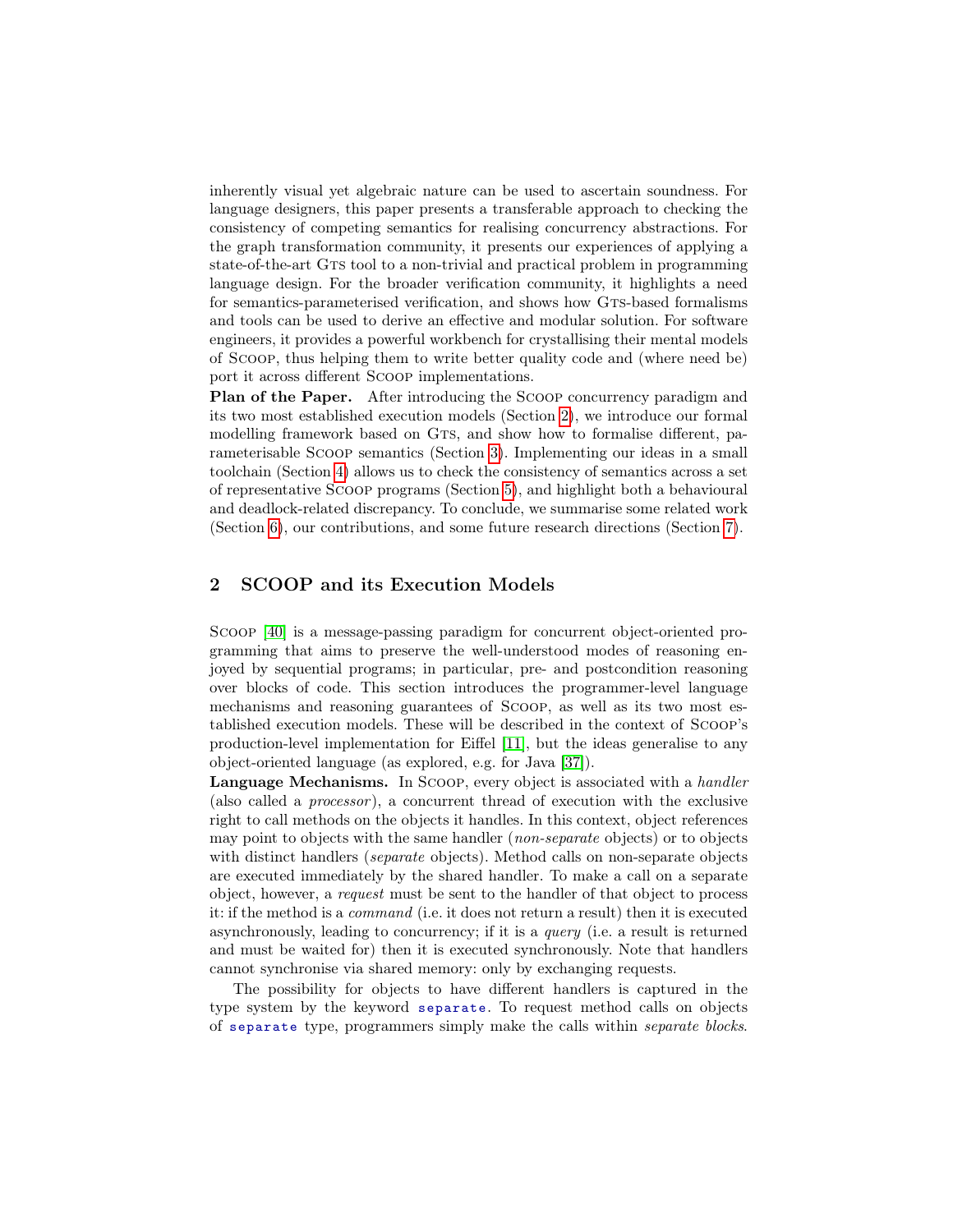These can be explicit (we will use the syntax separate  $x, y, \ldots$  do  $\ldots$  end); but they also exist implicitly for methods with separate objects as parameters. Reasoning Guarantees. Scoop provides certain guarantees about the order in which calls in separate blocks are executed to help programmers avoid concurrency errors. In particular, method calls on separate objects will be logged as requests by their handlers in the order that they are given in the program text; furthermore, there will be no intervening requests logged from other handlers. These guarantees exclude object-level data races by construction, and allow programmers to apply pre- and postcondition reasoning within separate blocks independently of the rest of the program. Consider the following example (adapted from [\[40\]](#page-16-0)), in which two distinct handlers are respectively executing blocks that set the "colours" of two separate objects:

```
separate x, y
do
  x. set_colour ( Green )
  y. set_colour ( Green )
end
                                                            separate x , y
                                                            do
                                                              x. set_colour ( Indigo )
                                                               a_colour = x. get_colour
y. set_colour ( a_colour )
                                                            end
```
The guarantees ensure that whilst a handler is inside its separate x, y block, the other handler cannot log intervening calls on x or y. Consequently, if the colours are later queried in another separate  $x, y$  block, both of them will be Green or both of them will be Indigo; interleavings permitting any other combination to be observed are entirely excluded. This additional control over the order in which requests are processed represents a twist on classical messagepassing models, such as the actor model [\[1\]](#page-15-5), and programming languages like Erlang [\[2\]](#page-15-6) that implement them.

Execution Models. The abstractions of Scoop require an execution model that can realise them without forfeiting performance or introducing unintended behaviours. Two contrasting models have been supported by different versions of the implementation: initially, a model we call Request Queues (RQ) [\[26\]](#page-16-3), and a model that has now replaced it which we will call Queues of Queues (QoQ) [\[40\]](#page-16-0).

The RQ execution model associates each handler with a single Fifo queue for storing incoming requests. To ensure the reasoning guarantees, each queue is protected by a lock, which another handler must acquire to be able to log a request on the queue. Realising a separate  $x, y, \ldots$  block then boils down to acquiring locks on the request queues attached to the handlers of  $x, y, \ldots$ and exclusively holding them for the duration of the block. This coarse-grained solution successfully prevents intervening requests from being logged, but leads to performance bottlenecks in several situations (e.g. multiple handlers vying for the lock of a highly contested request queue).

In contrast, the QoQ execution model associates each handler with a Fifo queue that itself contains (possibly several) Fifo subqueues for storing incoming requests. These subqueues represent "private areas" for handlers to log requests without interference from other handlers. Realising a separate  $x, y, \ldots$  block no longer requires vying for locks; instead, the handlers of  $x, y, \ldots$  simply generate private subqueues on which requests can be logged without interruption for the duration of the block. If another handler also wants to log requests, then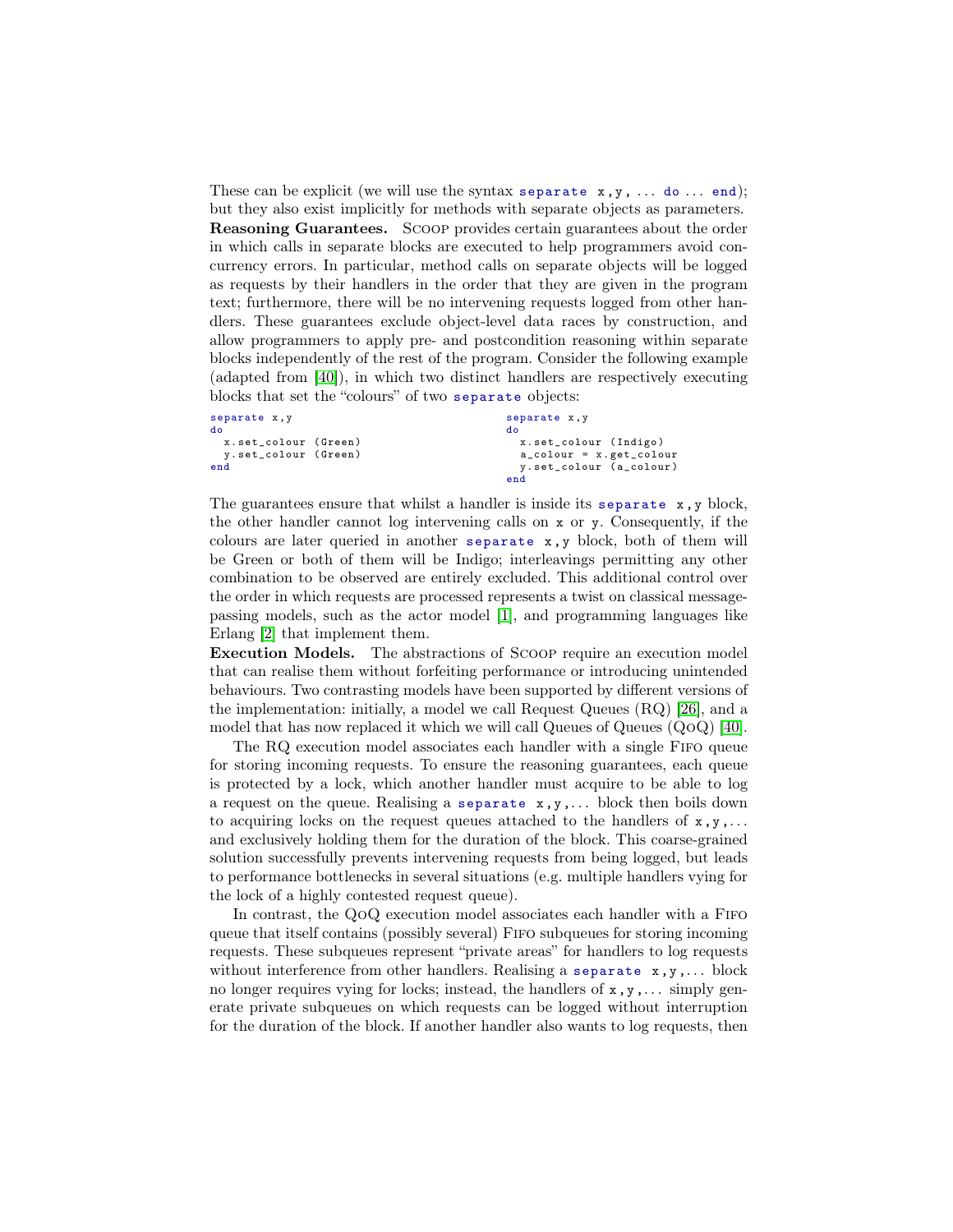

**Fig. 1.** Logging requests under the RQ (left) and QoQ (right) execution models

```
separate left_fork , right_fork
do
  left_fork . use
 right_fork . use
end
 Listing 1. Eager philosophers
                                        separate left_fork
                                        do
                                          separate right_fork
                                          do
                                            left fork.use
                                            right_fork . use
                                          end
                                        end
                                          Listing 2. Lazy philosophers
```
a new private subqueue is generated for it and its requests can be logged at the same time. The QoQ model removes the performance bottlenecks caused by the locks of RQ, while still ensuring the Scoop reasoning guarantees by completely processing subqueues in the order that they were generated.

Figure [1](#page-4-1) visualises three handlers  $(h_1, h_2, h_3)$  logging requests (green blocks) on another handler  $(h_0)$  under the two execution models. Note that the RQ and QoQ implementations (i.e. compilers and runtimes) include additional optimisations, and strictly speaking, can themselves be viewed as competing semantics. Semantic Discrepancies. Discrepancies between the execution models can arise in practice. In the mental model model of programmers, with RQ, separate blocks had become synonymous with acquiring and holding locks—which are not implied by the basic reasoning guarantees or the QoQ model. This discrepancy comes to light with the classical dining philosophers program (as provided in the official Scoop documentation [\[11\]](#page-15-2)), which will form a running example for this paper. Under RQ, Listing [1](#page-4-2) ("eager" philosophers) solves the problem by relying on the implicit parallel acquisition of locks on the forks' handlers; no two adjacent philosophers can be in their separate blocks (representing "eating") at the same time. Under RQ, Listing [2](#page-4-3) ("lazy" philosophers) can lead to circular deadlocks, as philosophers acquire the locks in turn. With QoQ however—where there is no implicit locking—neither version represents a solution, and neither can cause a deadlock; yet the basic guarantees about the order of logged requests remain satisfied. We will return to this example in later sections, and show how such discrepancies can be detected by our workbench.

## <span id="page-4-0"></span>3 A Graph-based Semantic Model for the SCOOP Family

There are several established and contrasting semantics of Scoop [\[6](#page-15-1)[,18,](#page-15-3)[26,](#page-16-3)[29](#page-16-7)[,40\]](#page-16-0), including a comprehensive reference semantics for RQ in Maude's conditional rewriting logic [\[26\]](#page-16-3), and a semantics for the core of QoQ in the form of simple structural operational rules [\[40\]](#page-16-0). These formalisations, however, cannot easily be used for semantic comparisons, due to their varying levels of detail, coverage, extensibility, and tool support. Hence we present in this section "yet another"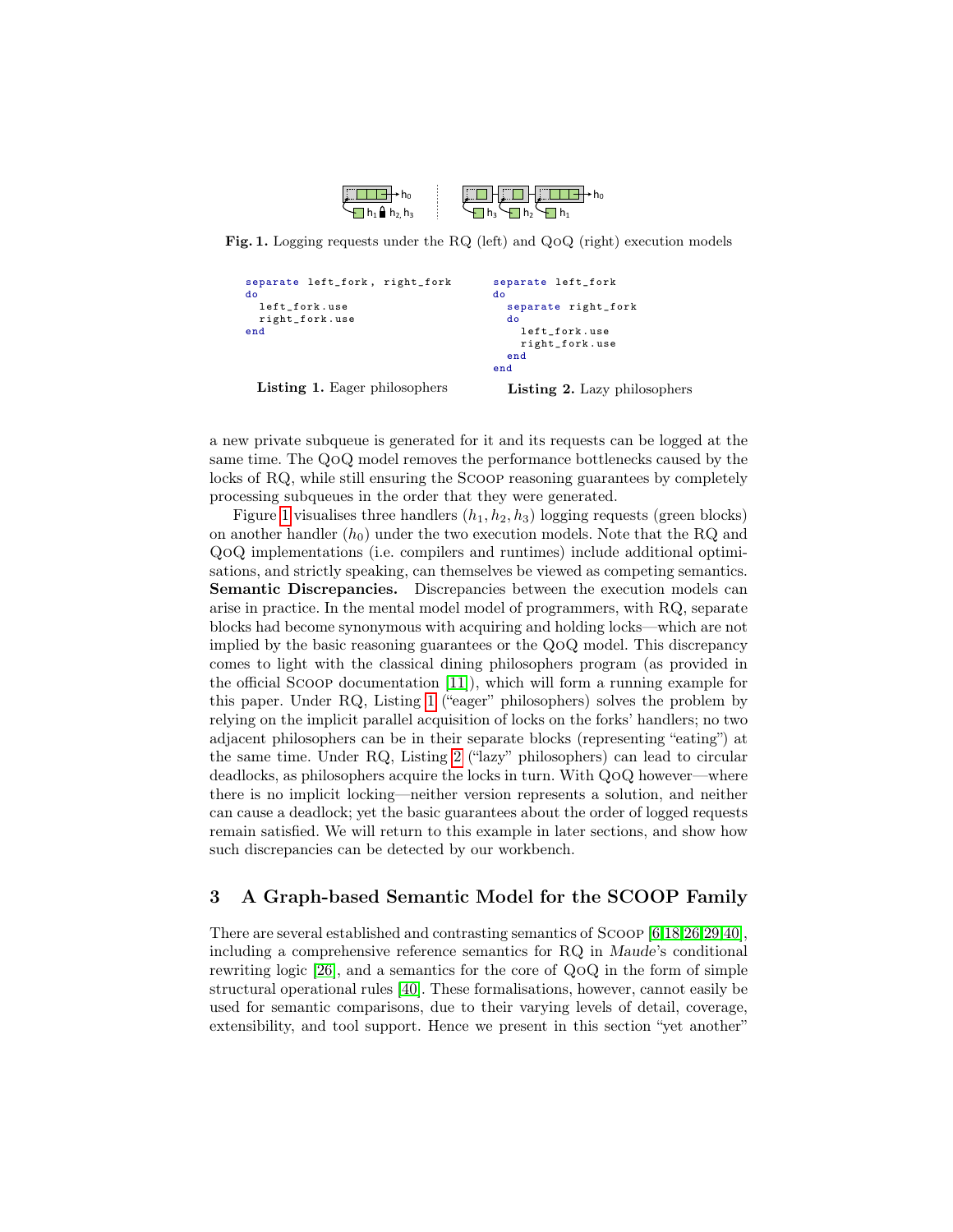semantic model, called SCOOP-GTS, based on our preliminary modelling ideas for  $RQ$  in [\[18\]](#page-15-3), using the formalism of graph transformation systems (GTs).

Our reasons to introduce SCOOP-GTS are manifold: (a) we need a common modelling ground that can be parameterised by models of RQ and QoQ; (b) known models based on algebra, process calculi, automata, or Petri nets do not straightforwardly cover Scoop's asynchronous concurrent nature, or would hide these features in intricate encodings; (c) existing approaches are often proposed from a theoretician's point of view and are not easily readable by software engineers, whereas graphs and diagrammatic notations (e.g. Uml) might already be used in their everyday work. Choosing graph transformations as our base formalism is well-justified, as they satisfy the above requirements, and reconcile the goal to have a theoretically rigorous formalisation with the goal to be accessible to software engineers, e.g. for expert interviews with the language implementers (see  $[31]$  for a detailed discussion of the pros and cons of GTs in this setting). The "non-linear" context of graph rewriting rules proves to be a powerful mechanism for defining semantics and their interfaces for parameterisation.

We formalised SCOOP-GTS using the state-of-the-art GTS tool GROOVE [\[17\]](#page-15-7). Due to limited space, we provide all the files necessary to browse our GTS model as supplementary material [\[36\]](#page-16-9), including input graphs generated from the example programs of Section [5](#page-9-0) that can be simulated, analysed, and verified.

SCOOP-Graphs. Each global configuration of a Scoop program, i.e. snapshot of the global state, is represented by a directed, typed attributed graph consisting of (i) handler nodes representing Scoop's handlers, i.e. basic execution units; (ii) a representation of each handler's local memory (i.e. "heap" of non-separate objects) and its known neighbourhood, consisting of references to separate objects that can be addressed by queries and commands; (iii) a representation of each handler's stack, via stack frames that model recursive calls to non-separate objects; (iv) requests for modelling separate calls, which are stored in (v) subgraphs representing each handler's input work queue; (vi) a global control flow graph (Cfg) presenting the program's execution blocks (consisting of states and actions/transitions in-between); (vii) relations to model inter-handler and handler-memory relations (e.g. locking, waiting, etc.) and to assign each handler to its current state in the CFG; and (viii) additional bookkeeping nodes, e.g. containing information on detected deadlocks, and nodes to model the interfaces/contexts for semantic parameterisation. An example Scoop-Graph can be seen in Figure [2,](#page-6-0) depicting a configuration with two concurrently running and two idle handlers.

GTS-based Operational Semantics. The operational semantics of Scoop-GTS is given by graph-rewriting rules that are regimented by *control programs*. An example rule, concisely written using nesting as supported by Groove, can be seen in Figure [3.](#page-7-0) Note that nested rules (including ∀- and ∃-quantification) allow us to express complex, atomic rule matchings in a relatively straightforward and brief way (compared to rules in classical operational semantics, e.g. in [\[40\]](#page-16-0) for multiple handler reservations). A simplified, example control program can be seen in Listing [3.](#page-7-1) Control programs allow us to make an execution model's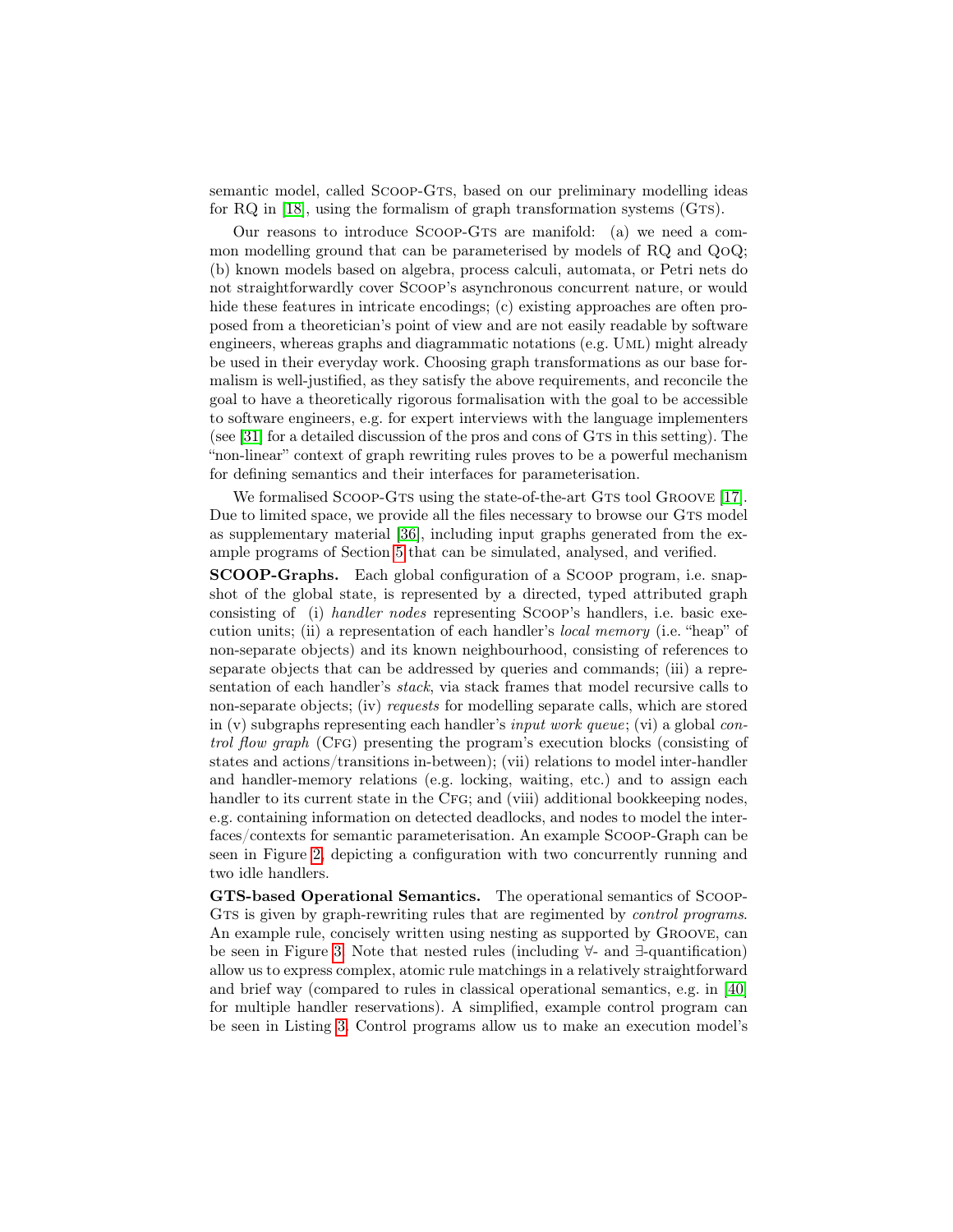

<span id="page-6-0"></span>Fig. 2. Reachable deadlock under RQ for the lazy philosophers program (Listing [2\)](#page-4-3) simplified from Groove output with additional highlighting and information in colour

scheduler explicit (and thus open to parameterisation) and help us to implement "garbage collection" for the model (e.g. removing bookkeeping edges no longer needed). Furthermore, they provide a fine-grained way to control the atomicity of Scoop operations, by wrapping sequences of rule applications into so-called recipes.

Semantic Modularity of SCOOP-GTS. We support semantic parameterisation for SCOOP-GTS by providing fixed module interfaces in the graph via special "plug-in nodes/edges" (e.g. WorkQueue, Memory, StackFrame in Figure [2\)](#page-6-0), and changing only the set of GTs rules that operate on the subgraphs that they guard. We have modelled both RQ and QoQ with distinct sets of rules that operate on the subgraphs guarded by WorkQueue: we call the model parameterised by RQ and QoQ respectively  $SCOOP-GTS(RQ)$  and  $SCOOP-GTS(QoQ)$ . As well as parameterising the queue semantics, it is possible to model different recursion schemes, memory models, and global interprocess synchronisations.

This semantic modularity also permits us to directly apply abstractions to Scoop-Gts, e.g. changing the queue's semantics to a bag's counting abstraction, or flattening recursion. This could prove useful for providing advanced verification approaches in the workbench.

Soundness/Faithfulness. The relation of SCOOP-GTs to the most prominent execution models and runtimes is depicted in Figure [4.](#page-7-2) Due to the varying levels of detail in the formalisations of the RQ and QoQ execution models (and lack of formalisations of their implementations/runtimes), there is no universal way to prove SCOOP-GTS's faithfulness to them. We also remark that SCOOP-GTS currently does not support some programming mechanisms of the Eiffel language (e.g. exceptions, agents), but could be straightforwardly extended to cover them.

We were able to conduct expert interviews with the researchers proposing the execution models and the programmers implementing the Scoop compiler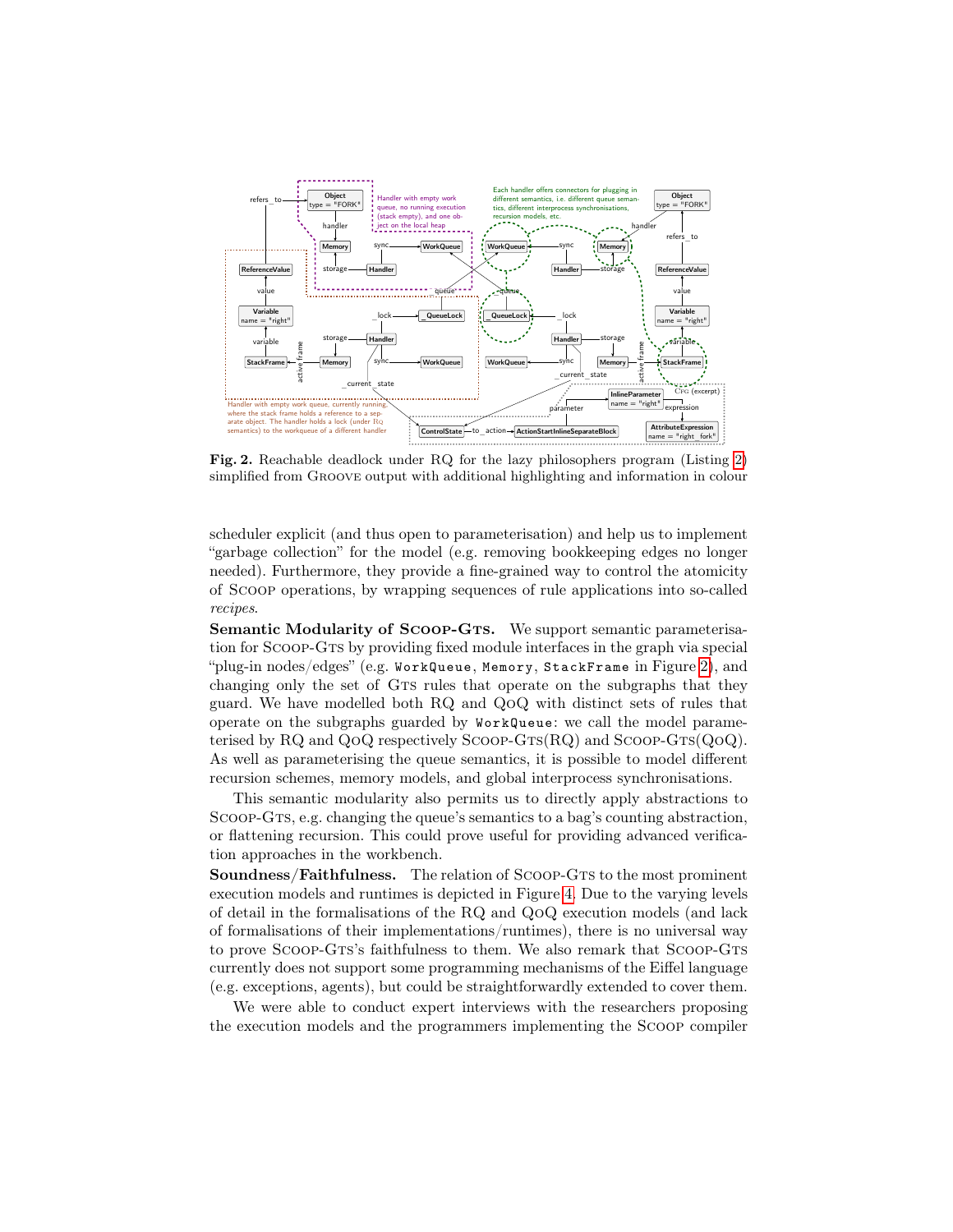

<span id="page-7-0"></span>Fig. 3. Simplified QoQ rule for entering a separate x ,y ,. . . block, which uses ∀ quantification to atomically match arbitrarily many handlers. The rule assumes that the handlers' queues already contain some other private subqueues open

<span id="page-7-1"></span>

| initialize_model;                        | // call gts rule for initialisation                        |
|------------------------------------------|------------------------------------------------------------|
| while (progress $\&$ no_error) {         |                                                            |
| for each handler p:                      | // choose handlers under some scheduling strategy          |
| alap handler_local_execution_step(p)+;   | // each handler executes local actions as long as possible |
| try synchronisation_step;                | // then try (one) possible global synchronisation step     |
| ł.                                       |                                                            |
| recipe handler_local_execution_step (p){ |                                                            |
| try separate_object_creation(p)+;        | // try local actions that are possibly applicable          |
| else try assignment_to_variable(p)+;     |                                                            |
| else $try \ldots$                        | // sequentially try all other possible actions             |
| try clean_up_model+;                     | // do some "garbage collection" to keep the model small    |
| J.                                       |                                                            |
| recipe synchronisation_step(){           |                                                            |
| reserve_handlers   dequeue_task   ;      | // non-deterministically try to synchronise                |
| $\ddot{\phantom{1}}$                     |                                                            |
| $\cdots$                                 | // remaining recipes (core functionality)                  |
| $//$ plug in                             |                                                            |
| recipe separate_object_creation(p){      | // provide different implementations for RQ and QoQ        |
| $\cdots$                                 | // and parameterise the control program                    |
| $\mathcal{F}$                            |                                                            |
| $\cdots$                                 | // remaining recipes that are plugged in                   |
|                                          |                                                            |

Listing 3. Simplified control program (in Groove syntax)



<span id="page-7-2"></span>Fig. 4. Relation between Scoop-GTs, the execution models, and the runtimes

and runtimes, which helped to improve our confidence that SCOOP-GTS faithfully covers their behaviour. Here, SCOOP-GTS's advantage of a visually accessible notation was extremely beneficial, as we were able to directly use simulations in Groove during the interviews, which were understood and accepted by the interviewees. In addition, we compared Groove simulations of the executions of Scoop programs (see the benchmarks of Section [5\)](#page-9-0) against their actual execution behaviour in the official Scoop IDE and compiler (both the current release that implements QoQ, and an older one that implemented RQ). Again, this augmented our confidence. Furthermore, we were able to compare  $S$ COOP-GTS( $Q$ OQ) with the structural operational semantics for  $Q$ OQ provided in [\[40\]](#page-16-0). Unfortunately, the provided semantic rules focus only on a much simplified core, preventing a rigorous bisimulation proof exploiting the algebraic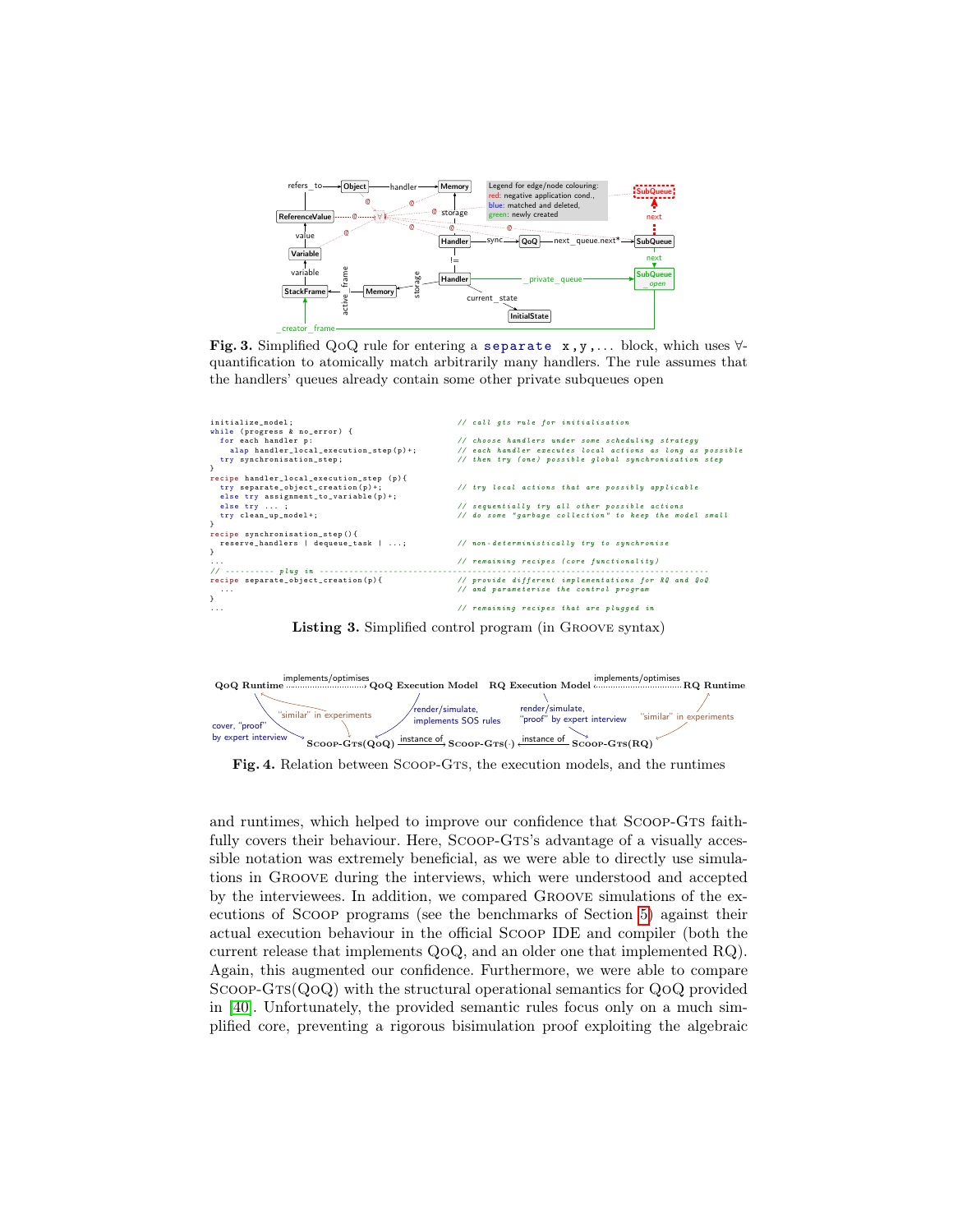

<span id="page-8-1"></span>Fig. 5. Overview of our toolchain: a plugin integrated with the (research version of the) official Scoop IDE, which interfaces with a wrapper that utilises and controls Groove in the background. The wrapper can also be used as part of a standalone tool

characterisations of GTs. We can, however, straightforwardly implement and simulate them in our model.

To conclude, Scoop-Gts fits into the suite of existing Scoop formalisations, and is able to cover (avoiding the semantically overloaded word "simulate") both of the principal execution models.

Expressiveness. As previously discussed, SCOOP-GTS is expressive enough to cover the existing RQ and QoQ semantic models of Scoop due to its modularity and the possibility to plug-in different queueing semantics. We currently plan to include other semantic formalisations of Scoop-like languages, e.g. the concurrent Eiffel proposed by [\[5\]](#page-15-8) (similar to Scoop but differences regarding separate object calls), other actor-based object-oriented languages, and concurrency concepts like "co-boxes" [\[34\]](#page-16-10). SCOOP-GTS is obviously Turing-complete (one can simulate a 2-counter Minsky machine by non-recursive models with one object per handler, similar to the construction in [\[15\]](#page-15-9)). A proper formal investigation into its computational power (also that of subclasses of the model) is ongoing.

## <span id="page-8-0"></span>4 Toolchain for the Workbench

Our semantics workbench consists of a toolchain that bridges the gap between SCOOP program code and the analysis of SCOOP-GTS models in GROOVE. In particular, it translates source code into Scoop-Graphs, executes the appropriate analyses in Groove, and then collects and returns the results to the user.

Our toolchain is summarised in Figure [5.](#page-8-1) Its principal component is a plugin for the Eve IDE—a research version of the Scoop/Eiffel IDE (including the production compiler and runtime) which supports the integration of verification tools [\[38\]](#page-16-11). For a given Scoop program, the plug-in uses the existing services of Eve to check that the code compiles, and then extracts a representation of it in which inheritance has been "flattened". From this flattened program, we generate a Scoop-Graph (encoded in the Graph eXchange Language) which corresponds very closely to the abstract syntax tree of the original program. See, for example, Figure [6,](#page-9-1) which is generated from the code in Listing [2.](#page-4-3) Observe that between the InitialState and FinalState, the control-flow graph directly encodes the four actions of the original program: two declarations of separate blocks, and two commands within them. We provide a wrapper (written in Java)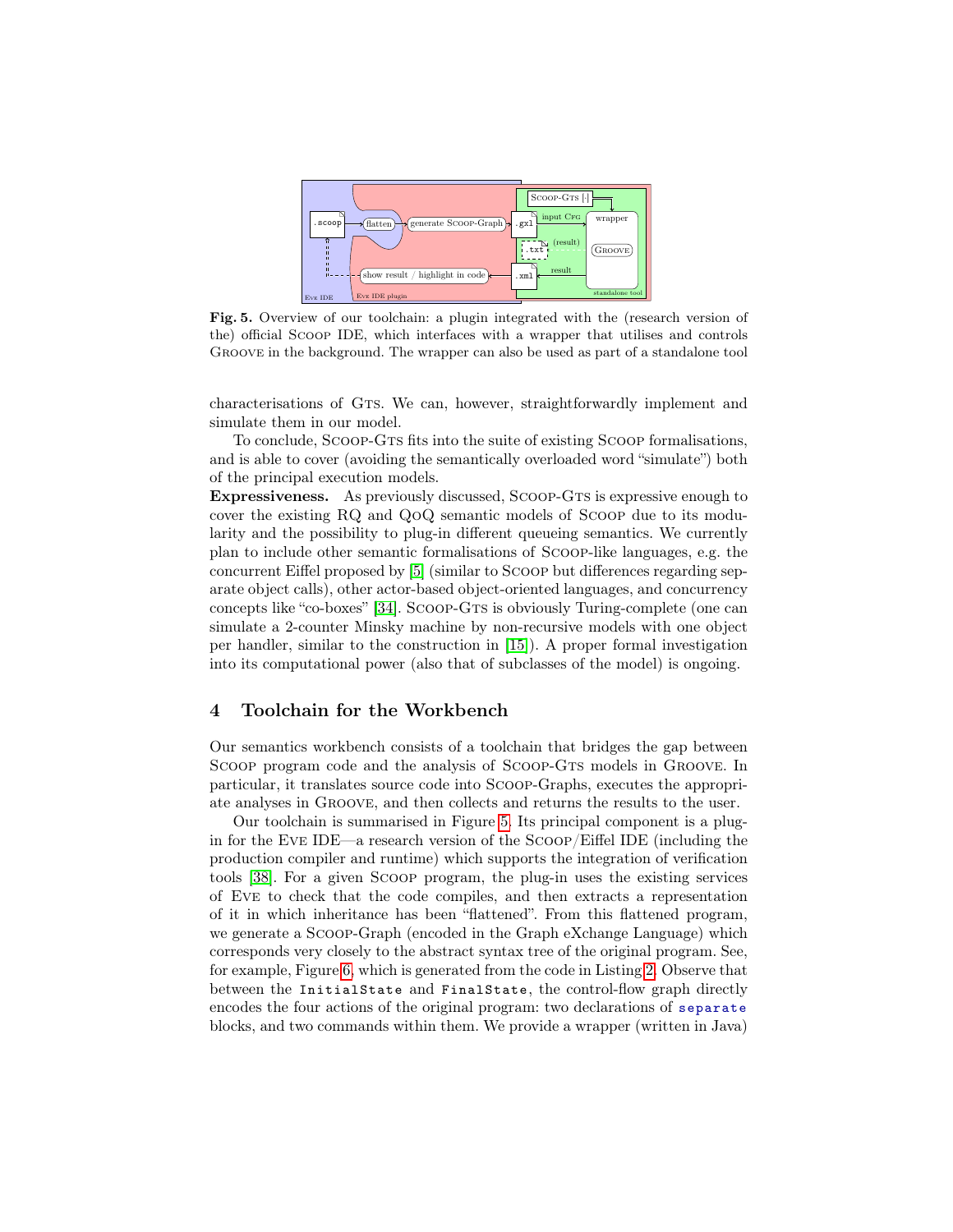

<span id="page-9-1"></span>Fig. 6. Generated control-flow graph for Listing [2](#page-4-3)

around the external Groove tool, which takes a generated Scoop-Graph as input, and launches a full state-space exploration in Groove with respect to SCOOP-GTS( $RQ$ ) or SCOOP-GTS( $QOQ$ ). The results—including statistics and detected error states—are then extracted from Groove and returned to the programmer for inspection. A standalone version of this wrapper without the EVE integration is also available and can be downloaded from [\[36\]](#page-16-9).

Checking the Consistency of Semantics. The workbench can be used to check the consistency of program executions under RQ and QoQ with respect to various properties. These properties are encoded in SCOOP-GTS as error rules that match on configurations if and only if they violate the properties. If they match, they generate a special Error node that encodes some contextual information for the toolchain to extract, and prevents the execution branch from being explored any further. Two types of error rules are supported: general, safety-related error rules for detecting problems like deadlock (whether caused by waiting for request queue locks in RQ, or waiting on cycles of queries in QoQ); but also user-specified error rules for program-specific properties (as we will use in Section [5\)](#page-9-0). If any of these error rules are applied in a state-space exploration, this information is extracted and reported by the workbench toolchain; discrepancies between semantics exist when such rules match under only one. Figure [2](#page-6-0) shows an actual deadlock between two handlers attempting to enter the nested separate block of Listing [2](#page-4-3) under RQ. This configuration is matched by an error rule for deadlock (not shown), which catches the circular waiting dependencies exhibited by the edges.

#### <span id="page-9-0"></span>5 Evaluation

To evaluate the use of our workbench for checking the consistency of semantics, we devised a representative set of benchmark programs, based on documented Scoop examples [\[11\]](#page-15-2) and classical synchronisation problems. We then deployed the toolchain to analyse their executions under RQ and QoQ with respect to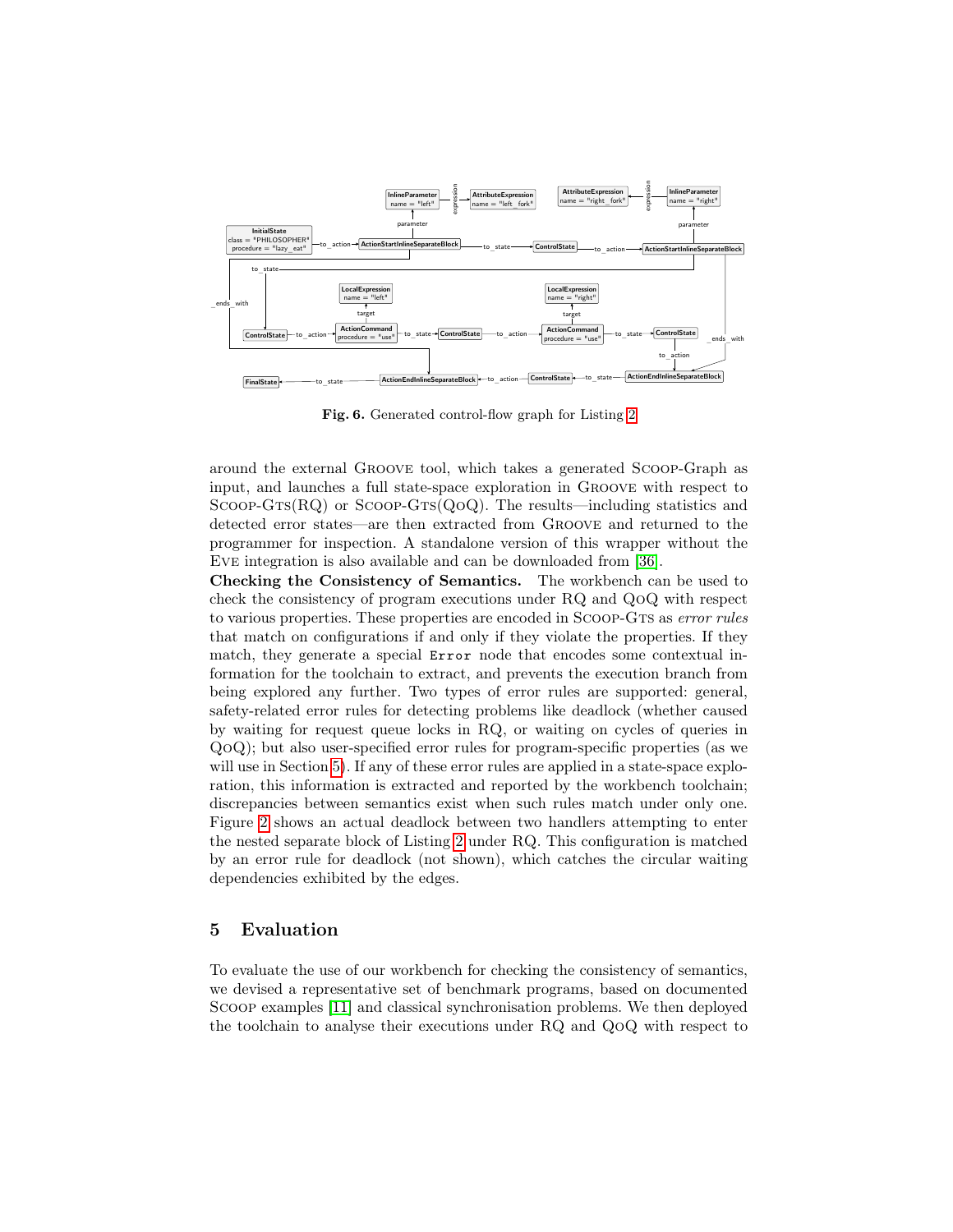behavioural and safety-related properties, and highlight the discrepancies uncovered by the workbench for our running example. Everything necessary to reproduce our evaluation is available at [\[36\]](#page-16-9).

Benchmark Selection. Our aim was to devise a set of representative programs covering different, idiomatic usages of Scoop's concurrency mechanisms. To achieve this, we based our programs on official, documented examples [\[11\]](#page-15-2), as well as some classical synchronisation problems, in order to deploy the language mechanisms in a greater variety of usage contexts. Note that it is not (yet) our goal to analyse large software projects, but rather to compare executions of representative programs with manageable state spaces under different semantics.

We selected the following programs: dining philosophers—as presented in Section [2—](#page-2-0)with its two implementations for picking up forks (eagerly or lazily) which exploited the implicit locking of RQ; a third variant of dining philosophers without any commands in the separate blocks; single-element producer consumer, which uses a mixture of commands, queries, and condition synchronisation; and finally, barbershop and dining savages (based on [\[10\]](#page-15-10)), both of which use a similar mix of features. These programs cover different usages of Scoop's language mechanisms and are well-understood examples in concurrent programming. Note that while our compiler supports inheritance by flattening the used classes, these examples do not use inheritance; in particular, no methods from the implicitly inherited class ANY are used. By not translating these methods into the start graphs, we obtain considerably smaller graphs (which impacts the exploration speed, but not the sizes of the generated transition systems).

Benchmark Results. Table [1](#page-11-0) contains metrics for the inspected examples, obtained using our Groove wrapper utility. The presented values correspond to full state-space exploration. Metrics for elapsed time (wall clock time) and memory usage (computed using Java's MemoryPoolMXBean) are the means of five runs, while the other values are the same for each run. The experiments were carried out on an off-the-shelf notebook with an Intel Core i7-4810MQ CPU and 16 GB of main memory. We used Oracle Java 1.8.0\_25 with the -Xmx 14g option together with Groove 5.5.5.

Across all instances, the start and final graph sizes are comparable. This can be explained by the fact that our implementation contains a number of simple "garbage collection" rules that remove edges and nodes that are no longer needed (e.g. the results of intermediate computations). Final graphs simply contain the control-flow graph and heap structure after the executions. Note that we do not perform real garbage collection. For example, unreachable objects are not removed; the graph size increases linearly with the number of created objects.

The number of configurations denotes the number of recipe applications. This value is of interest because it allows one to directly compare explorations under different semantics (i.e. how much more concurrency is permitted). Recall that scheduler-specific rules are wrapped inside recipes. For example, enqueueing a work item may trigger more bookkeeping rules in QoQ than in RQ. Since the corresponding logic (see Listing [3\)](#page-7-1) is implemented in a recipe, we end up with just one more configuration in both cases, independently of how many individ-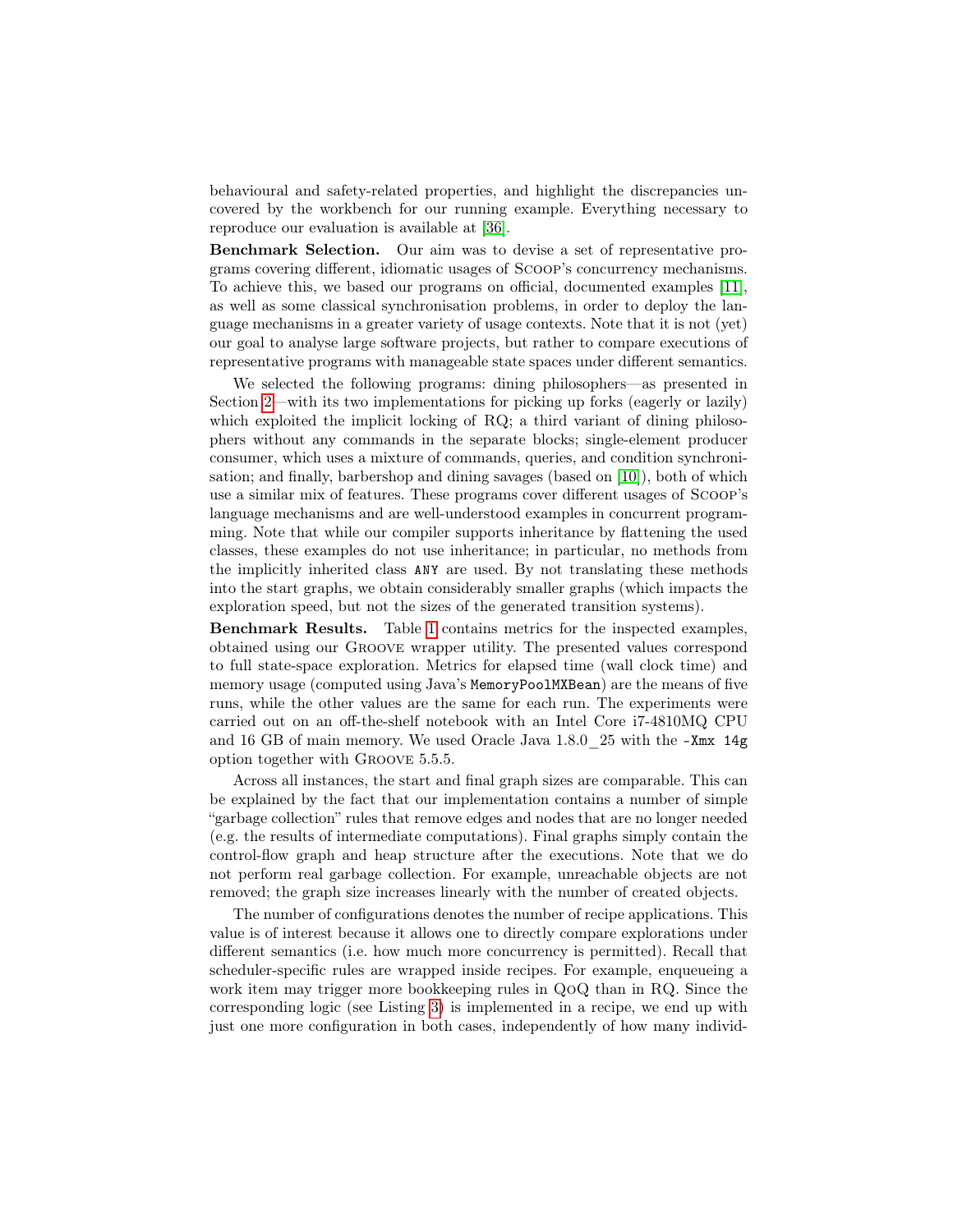<span id="page-11-0"></span>Table 1. Results for the dining philosophers (DP, with the number of philosophers), producer-consumer (PC, with the number of elements), barbershop (with the number of customers), and dining savages (with the number of savages) programs; time and memory metrics are means over five runs (standard deviation in brackets)

| Start graph           | Semantics   | Config-  | Rule         |               | Start graph size Final graph size | Time [SD]       | Memory [SD]   |
|-----------------------|-------------|----------|--------------|---------------|-----------------------------------|-----------------|---------------|
|                       |             | urations | applications | (nodes/edges) | (nodes/edges)                     | (seconds)       | (GB)          |
| DP 2 eager            | RQ.         | 4219     | 54441        | 226/343       | 261/396                           | 19.34 [0.25]    | 1.60 [0.02]   |
|                       | QoQ         | 5644     | 72762        | 226/343       | 284/462                           | [1.03]<br>25.61 | 1.63 [0.02]   |
| DP 2 lazy             | RQ          | 5679     | 72692        | 221/334       | 288/470                           | [0.34]<br>24.76 | 2.05 [0.10]   |
|                       | QoQ         | 9609     | 123583       | 221/334       | 256/387                           | 42.46<br>[0.65] | $2.22$ [0.06] |
| DP <sub>2</sub> eager | RQ.         | 442      | 6010         | 254/395       | 300/473                           | [0.28]<br>6.08  | $0.57$ [0.00] |
| (no commands)         | QoQ         | 443      | 6135         | 254/395       | 300/473                           | 5.84 [0.24]     | $0.57$ [0.01] |
| DP 2 lazy             | RQ          | 868      | 11211        | 250/387       | 325/541                           | 9.53 [0.36]     | $0.66$ [0.00] |
| (no commands)         | QoQ         | 919      | 11935        | 250/387       | 296/465                           | 10.66 [0.61]    | $0.66$ [0.01] |
| DP 3 eager            | $_{\rm RQ}$ | 99198    | 1270216      | 226/343       | 277/422                           | 469.94 [11.93]  | 11.14 [0.17]  |
|                       | QoQ         | 199144   | 2532882      | 226/343       | 304/498                           | 1393.95 [31.06] | 13.88 [0.08]  |
| DP 3 lazy             | RQ          | 170249   | 2166712      | 221/334       | 319/536                           | 1149.07 [53.59] | 13.33 [0.69]  |
|                       | QoQ         | 444686   | 5683419      | 221/334       | 272/413                           | 2564.45 [55.94] | 11.99 [0.07]  |
| DP 3 eager            | RQ.         | 3269     | 43967        | 254/395       | 316/499                           | 37.31 [1.68]    | 1.70 [0.09]   |
| (no commands)         | QoQ         | 3286     | 45152        | 254/395       | 316/499                           | 39.32 [0.65]    | 1.52 [0.00]   |
| DP 3 lazy             | RQ          | 10877    | 139216       | 250/387       | 355/604                           | 114.26 [5.17]   | $3.39$ [0.13] |
| (no commands)         | QoQ         | 11774    | 151526       | 250/387       | 312/491                           | 125.25 [4.19]   | 3.63 [0.07]   |
| PC 5                  | RQ.         | 4085     | 51283        | 307/476       | 353/548                           | [0.74]<br>45.87 | $2.07$ [0.14] |
|                       | QoQ         | 12366    | 156210       | 307/476       | 353/548                           | 140.86 [2.83]   | 3.14 [0.07]   |
| <b>PC 20</b>          | RQ          | 12890    | 159958       | 307/476       | 398/593                           | 148.28 [2.85]   | 3.78 [0.25]   |
|                       | QoQ         | 50286    | 632820       | 307/476       | 398/593                           | 618.33 [15.42]  | 6.67 [0.20]   |
| Barbershop 2          | RQ.         | 38509    | 494491       | 302/466       | 346/538                           | 354.17 [16.58]  | 6.91 [0.19]   |
|                       | QoQ         | 54325    | 702611       | 302/466       | 346/538                           | 537.21 [8.19]   | 7.79 [0.16]   |
| Savages 2             | RQ          | 35361    | 448576       | 410/631       | 459/716                           | 550.92 [14.99]  | 7.06 [0.07]   |
|                       | QoQ         | 79398    | 1008596      | 410/631       | 459/716                           | 1299.52 [54.96] | 11.33 [0.11]  |

ual rule applications are triggered within the recipe. Differences in the number of configurations arise from different branching at synchronisation points. For example, we can see that in most instances, QoQ generates considerably more configurations than the RQ implementation, which suggests that Scoop programs are "more concurrent" under QoQ.

The time and memory columns show the raw power requirements of our toolchain. Unfortunately, the state-space explosion problem is inevitable when exploring concurrent programs. The number of configurations is, unsurprisingly, particularly sensitive to programs with many handlers and only asynchronous commands (e.g. dining philosophers). Programs that also use synchronous queries (e.g. producer-consumer) scale better, since queries force synchronisation once they reach the front of the queue. We note again that our aim was to facilitate automatic analyses of representative Scoop programs that covered the different usages of the language mechanisms, rather than optimised verification techniques for production-level software. The results suggest that for this objective, the toolchain scales well enough to be practical.

Error Rules / Discrepancies Detected. In our evaluation of the various dining philosophers implementations, we were able to detect that the lazy implementation (Listing [2\)](#page-4-3) can result in deadlock under the RQ model, but not under QoQ. This was achieved by using error rules that match circular waiting dependencies. In case a deadlock occurs that is not matched by these rules, we can still detect that the execution is stuck and report a generic error, after which we manually inspect the resulting configuration. While such error rules are useful for analysing Scoop-Graphs in general, it is also useful to define rules that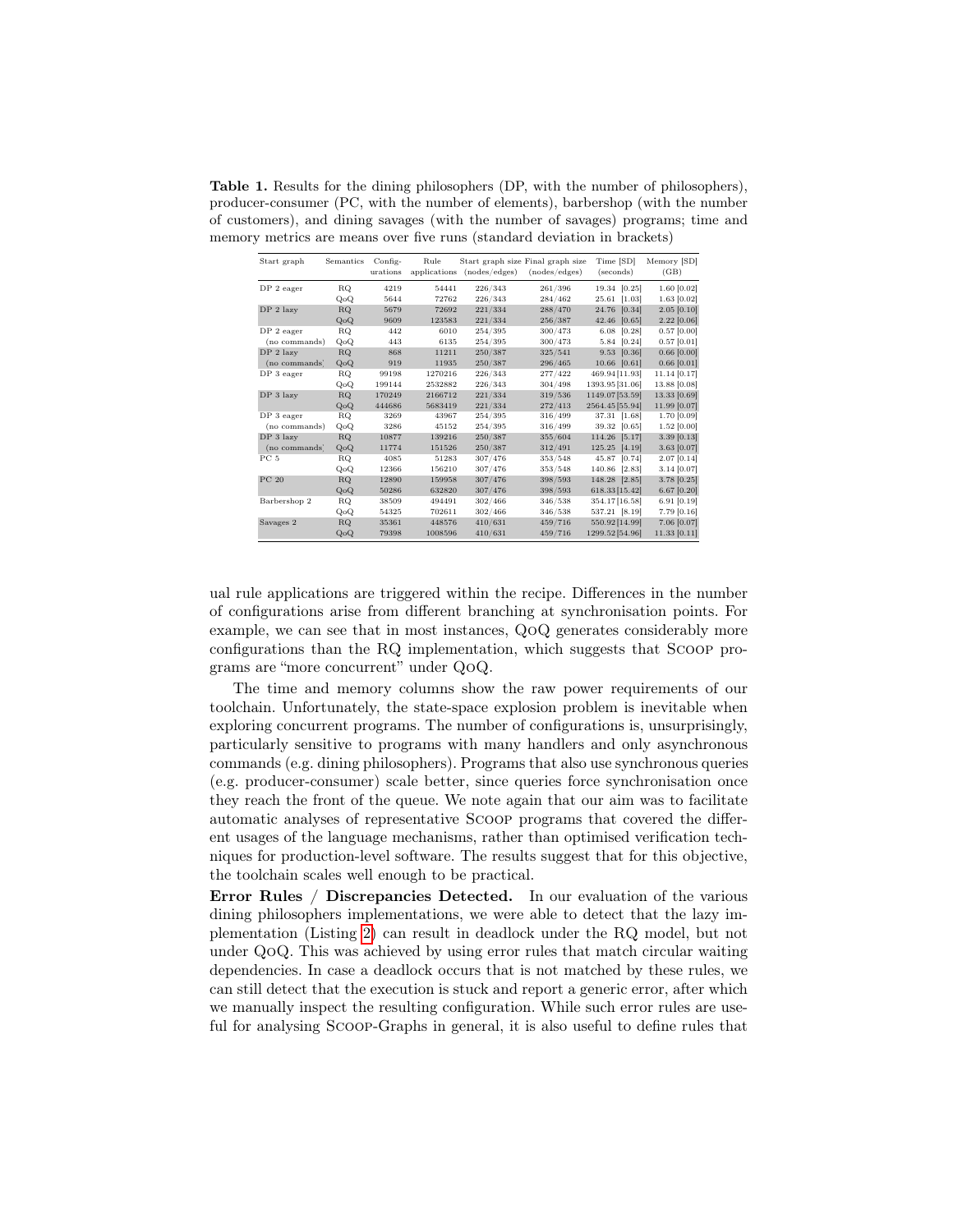match when certain program-specific properties hold. For example, if we take a look at the eager implementation of the dining philosophers (Listing [1\)](#page-4-2) and its executions under RQ and QoQ, we find that the program cannot deadlock under either. This does not prove however that the implementation actually solves the dining philosophers problem under both semantics. To check this, we defined an error rule that matches if and only if two adjacent philosophers are in their separate blocks at the same time, which is impossible if forks are treated as locks (as they implicitly are under RQ). Consequently, this rule matches only under the QoQ semantics, highlighting that under the new semantics, the program is no longer a solution to the dining philosophers problem. (We remark that it can be "ported" to QoQ by replacing the commands on forks with queries, which force the waiting.) We implemented program-specific correctness rules for the other benchmark programs analogously, but did not detect any further discrepancies.

#### <span id="page-12-0"></span>6 Related Work

We briefly describe some related work closest to the overarching themes of our paper: frameworks for semantic analyses, Gts models for concurrent asynchronous programs, and verification techniques for Scoop.

Frameworks for Semantic Analysis. The closest approach in spirit to ours is the work on  $\mathbb{K}$  [\[21](#page-16-12)[,33\]](#page-16-13). It consists of the  $\mathbb{K}$  concurrent rewrite abstract machine and the  $K$  technique. One can think of  $K$  as domain specific language for implementing programming languages with a special focus on semantics, which was recently successfully applied to give elaborate semantics to Java [\[4\]](#page-15-11) and JavaScript [\[30\]](#page-16-14). Both K and our workbench have the same user group (programming language designers and researchers) and focus on formalising semantics and analysing programs based on this definition. We both have "modularity" as a principal goal in our agendas, but in a contrasting sense: our modularity targets a semantic plug-in mechanism for parameterising different model components, whereas K focuses on modularity with respect to language feature reuse. In contrast to our approach, K targets the whole language toolchainincluding the possibility to define a language and automatically generate parsers and a runtime simulation for testing the formalisation. Based on Maude's formal power of conditional rewriting logic, K also offers axiomatic models for formal reasoning on programs and the possibility to also define complex static semantic features, e.g. advanced typing and meta-programming. Despite having similar formal underlying theoretical power (K's rewriting is similar to "jungle rewriting" graph grammars [\[35\]](#page-16-15)), SCOOP-GTS models make the graph-like interdependencies between concurrently running threads or handlers a first-class element of the model. This is an advantage for analyses of concurrent asynchronous programs, as many concurrency properties can be straightforwardly reduced to graph properties (e.g. deadlocks as wait-cycles). Our explicit GTs model also allows us to compare program executions under different semantics, which is not a targeted feature of K. We also conjecture that our diagrammatic notations are easier for software engineers to grasp than purely algebraic and axiomatic formalisations.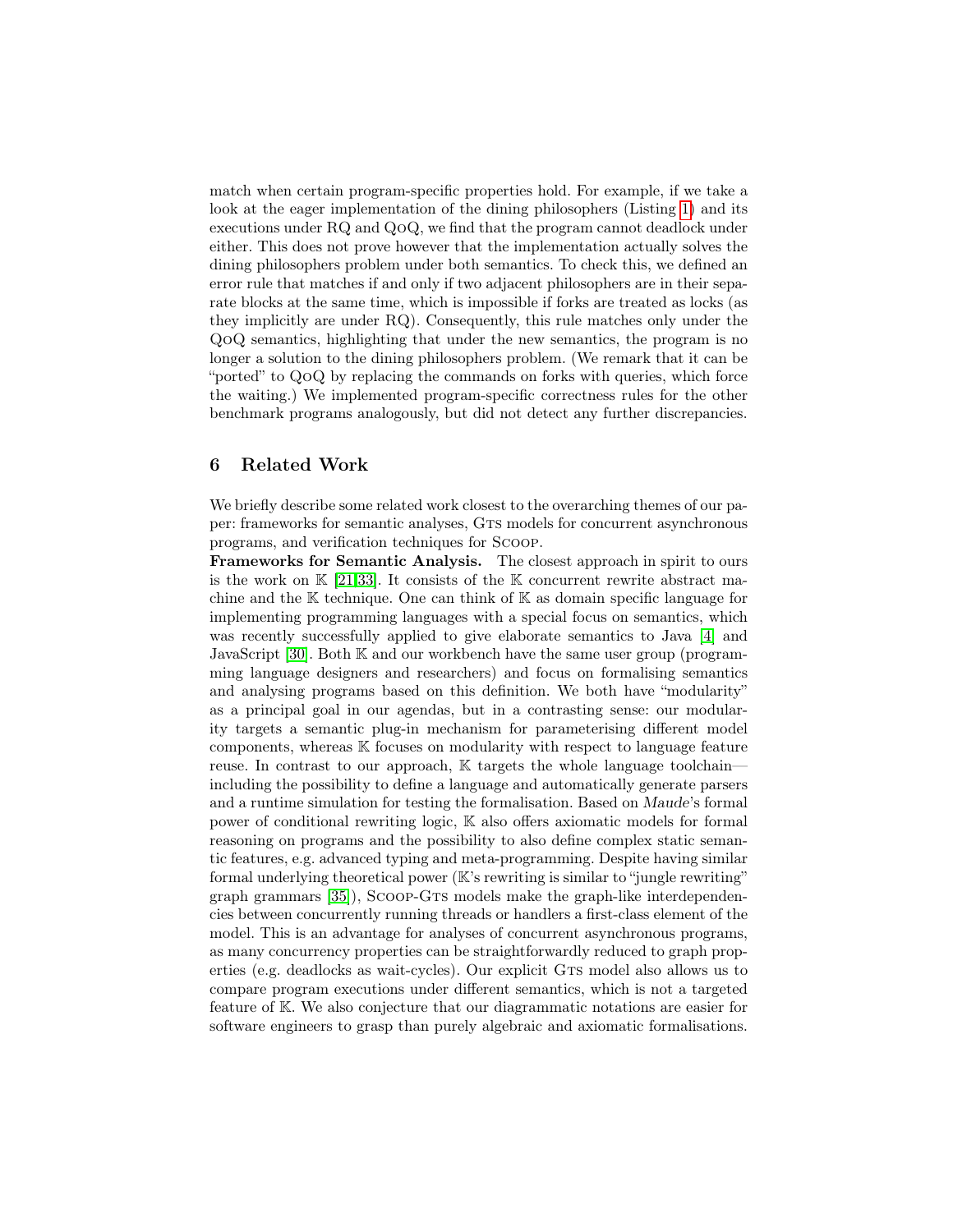GTS Models for Concurrent Asynchronous Programs. Formalising and analysing concurrent object-oriented programs with GTS-based models is an emerging trend in software specification and analysis, especially for approaches rooted in practice. See [\[31\]](#page-16-8) for a good overview discussion—based on a lot of personal experience—on the general appropriateness of GTs for this task. In recent decades, conditional rewriting logic has become a reference formalism for concurrency models in general; we refer to [\[22\]](#page-16-16) and its recent update [\[23\]](#page-16-17) for details. Despite having a comparable expressive power, our approach's original decision for GTS and for GROOVE as our state-space exploration tool led us to an easily accessible, generic, and parameterisable semantic model and tools that work in acceptable time on our representative Scoop examples. Closest to our Scoop-Gts model is the QDAS model presented in [\[15\]](#page-15-9), which represents an asynchronous, concurrent waiting queue based model with *global memory* as GTS, for verifying programs written in Grand Central Dispatch [\[14\]](#page-15-0). Despite the formal work, there is currently no direct compiler to GTS yet. The Creol model of [\[20\]](#page-16-18) focuses on asynchronous concurrent models but without more advanced remote calls via queues as needed for Scoop. Analysis of the model can be done via an implementation in *Maude* [\[19\]](#page-15-12). Existing GTS-based models for Java only translate the code to a typed graph similar to the control-flow sub-graph of Scoop-Gts [\[8,](#page-15-13)[32\]](#page-16-19). A different approach is taken by [\[12\]](#page-15-14), which abstracts a GTS-based model for concurrent OO systems [\[13\]](#page-15-15) to a finite state model that can be verified using the SPIN model checker. Groove itself was already used for verifying concurrent distributed algorithms on an abstract GTs level [\[16\]](#page-15-4), but not on an execution model level as in our approach. However, despite the intention to apply generic frameworks for the specification, analysis, and verification of object-oriented concurrent programs, e.g. in [\[9](#page-15-16)[,41\]](#page-16-20), there are no publicly available tools implementing this long-term goal that are powerful enough for Scoop.

Scoop Analysis/Verification. Various analyses for Scoop programs have been proposed, including: using a Scoop virtual machine for checking temporal properties [\[29\]](#page-16-7); checking Coffman's deadlock conditions using an abstract semantics [\[7\]](#page-15-17); and statically checking code annotated with locking orders for the absence of deadlock [\[39\]](#page-16-21). In contrast to our work, these approaches are tied to particular (and now obsolete) execution models, and do not operate on (unannotated) source code.

The complexity of other semantic models of Scoop led to scalability issues when attempting to leverage existing analysis and verification tools. In [\[6\]](#page-15-1), Scoop programs were hand-translated to models in the process algebra Csp to perform, e.g. deadlock analysis; but the leading Csp tools at the time could not cope with these models and a new tool was purpose-built (but no longer available/maintained today). In a recent deadlock detection benchmark on the RQ execution model formalised in Maude [\[26\]](#page-16-3), the tool was not able to give verification results in reasonable time (i.e. less than one day) even for simple programs like dining philosophers<sup>[5](#page-13-0)</sup>; our benchmarks compare quite favourably to this. Note that since our work focuses more on semantic modelling and com-

<span id="page-13-0"></span> $^5$  From personal communication with the researchers behind this benchmark.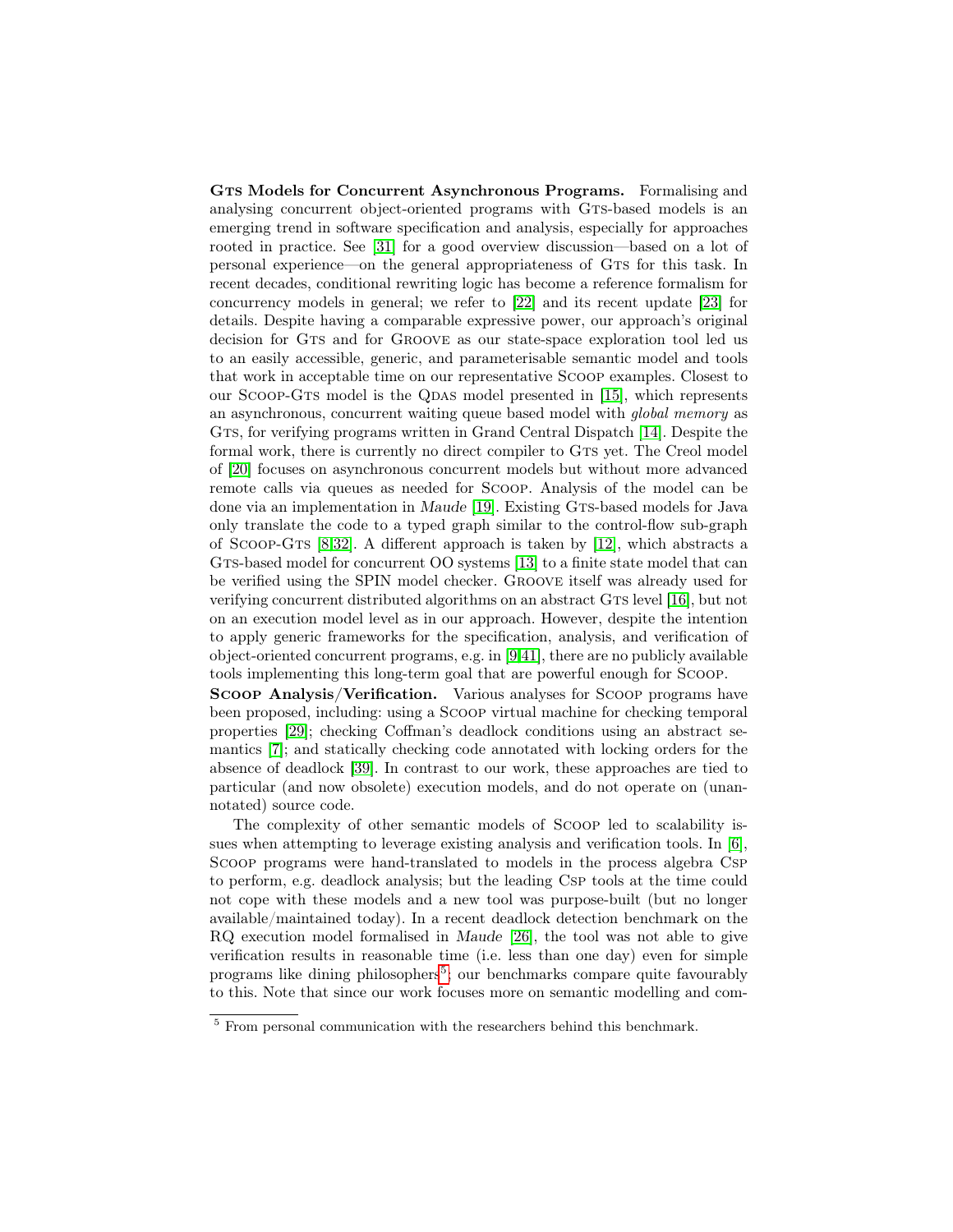parisons than it does on the underlying model checking algorithms, we did not yet evaluate the generic bounded model checking algorithms for temporal logic properties implemented in GROOVE and accessible for SCOOP-GTS models.

# <span id="page-14-0"></span>7 Conclusion and Future Work

We proposed and constructed a semantic workbench for a concurrent asynchronous programming language via the following, general work flow: (i) derive a Gts-based semantic model from existing semi-formal documentation of execution models; (ii) continuously compare the model by simulation runs against the actual implementations; (iii) exploit semantic paramaterisation to derive a versatile model; (iv) if possible, conduct expert interviews to ascertain the model's faithfulness;  $(v)$  apply existing generic model checking techniques for GTs to implement analyses against the different execution models; (vi) implement different analyses on top of this model. This workflow resulted in the formalisation Scoop-Gts, which covered the two principal execution models of Scoop, and allowed us to formally, automatically, and practically compare the executions of programs with respect to both. With the conducted expert interviews, and the results of applying our model to check the consistency of the semantics across a small but representative collection of Scoop programs in reasonable time, we were reassured of our choice of Gts as an underlying formalism: theoretically sound, yet diagrammatically accessible for software engineers, and able to scale to the sizes of programs we need for semantic comparisons.

We are currently working on extending SCOOP-GTs to cover some more advanced and esoteric features of Scoop (including distributed exception handling) and to enlarge the benchmark set, with the eventual aim of producing a conformance test suite for Scoop-like languages. As noted in [\[42\]](#page-16-22), the shape of the rules and the control programs have a big influence on the running times of GROOVE. We are currently working on refactoring SCOOP-GTS for better performance (relative to benchmarking on the conformance test suite).

A more general line of research focuses on the shape of the Scoop-Graphs contained in the reachable state space of SCOOP-GTS. Insights here would help us to devise better abstraction techniques (along the lines of [\[3\]](#page-15-18)) with which we could implement better verification algorithms, and visualise the influence of different semantic parameters on Scoop-Graphs. Generalising Scoop-Gts to cover other actor-based concurrency languages would also extend this result towards differences between the semantics of programming language families expressed as Scoop-Graph properties.

Acknowledgements. We thank our interviewees from the Scoop development and research team for the many helpful and insightful discussions. We are also deeply grateful for the work of the Groove developers that we leverage in this paper, and especially for their Groove-y feedback and support. The underlying research was partially funded by ERC Grant CME #291389.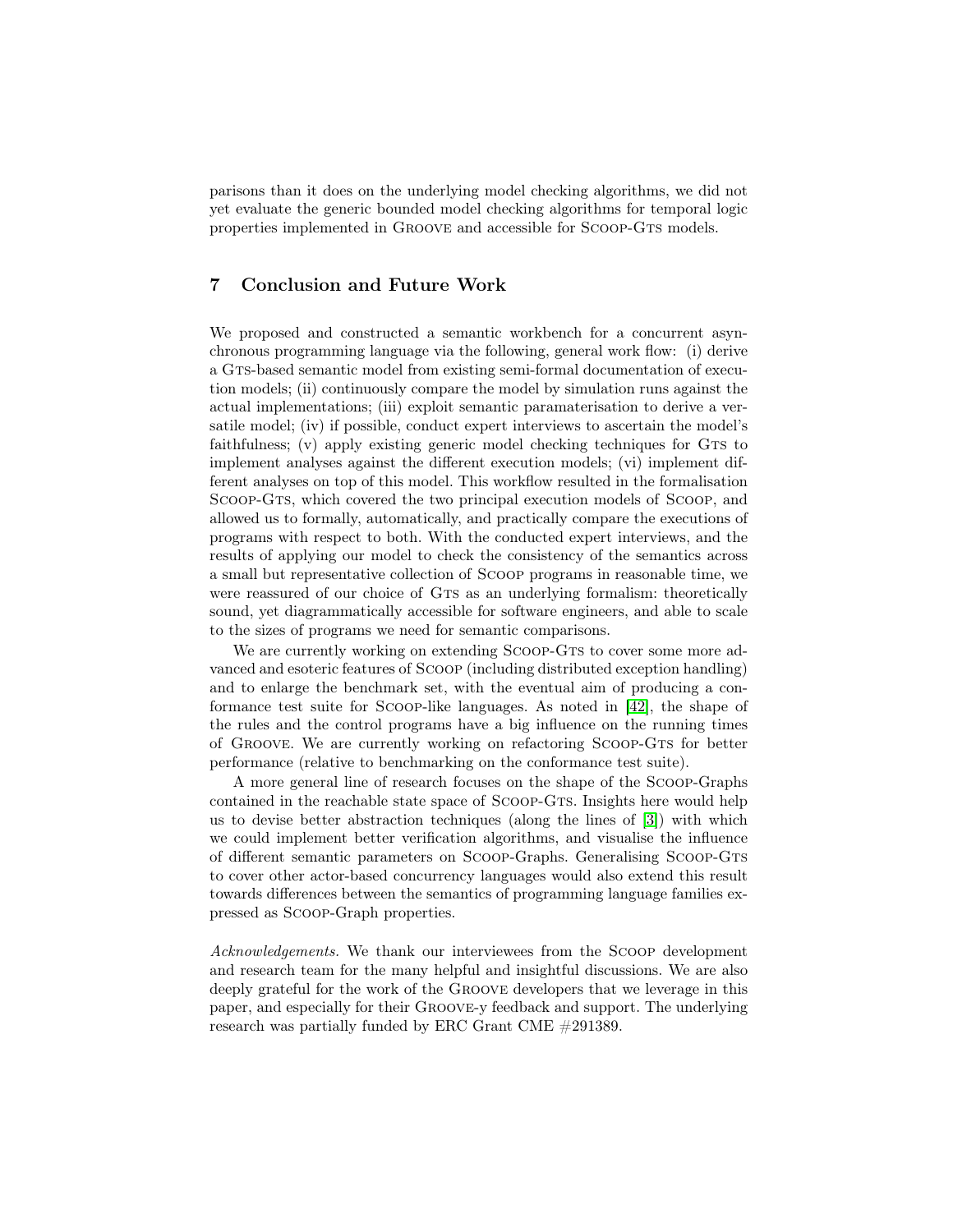#### References

- <span id="page-15-5"></span>1. Agha, G.: ACTORS: A Model of Concurrent Computation in Distributed Systems. MIT Press (1986)
- <span id="page-15-6"></span>2. Armstrong, J., Virding, R., Williams, M.: Concurrent Programming in ERLANG. Prentice Hall, 2nd edn. (1996)
- <span id="page-15-18"></span>3. Backes, P., Reineke, J.: Analysis of infinite-state graph transformation systems by cluster abstraction. In: Proc. VMCAI 2015. LNCS, vol. 8931, pp. 135–152. Springer (2015)
- <span id="page-15-11"></span>4. Bogdanas, D., Rosu, G.: K-Java: A complete semantics of Java. In: Proc. POPL 2015. pp. 445–456. ACM (2015)
- <span id="page-15-8"></span>5. Brooke, P.J., Paige, R.F.: Cameo: an alternative model of concurrency for Eiffel. Formal Aspects of Computing 21(4), 363–391 (2009)
- <span id="page-15-1"></span>6. Brooke, P.J., Paige, R.F., Jacob, J.L.: A CSP model of Eiffel's SCOOP. Formal Aspects of Computing 19(4), 487–512 (2007)
- <span id="page-15-17"></span>7. Caltais, G., Meyer, B.: Coffman deadlocks in SCOOP. In: Proc. NWPT 2014 (2014), online version at <http://arxiv.org/abs/1409.7514>
- <span id="page-15-13"></span>8. Corradini, A., Dotti, F.L., Foss, L., Ribeiro, L.: Translating Java code to graph transformation systems. In: Proc. ICGT 2004. LNCS, vol. 3256, pp. 383–398. Springer (2004)
- <span id="page-15-16"></span>9. Dotti, F.L., Duarte, L.M., Foss, L., Ribeiro, L., Russi, D., dos Santos, O.M.: An environment for the development of concurrent object-based applications. In: Proc. GraBaTs 2004. ENTCS, vol. 127, pp. 3–13. Elsevier (2005)
- <span id="page-15-10"></span>10. Downey, A.B.: The Little Book of Semaphores. [http://greenteapress.com/](http://greenteapress.com/semaphores/) [semaphores/](http://greenteapress.com/semaphores/), acc.: Jan. 2016
- <span id="page-15-2"></span>11. Eiffel Documentation: Concurrent Eiffel with SCOOP. [https://docs.eiffel.](https://docs.eiffel.com/book/solutions/concurrent-eiffel-scoop) [com/book/solutions/concurrent-eiffel-scoop](https://docs.eiffel.com/book/solutions/concurrent-eiffel-scoop), acc.: Oct. 2015
- <span id="page-15-14"></span>12. Ferreira, A.P.L., Foss, L., Ribeiro, L.: Formal verification of object-oriented graph grammars specifications. In: Proc. GT-VC 2006. ENTCS, vol. 175, pp. 101–114. Elsevier (2007)
- <span id="page-15-15"></span>13. Ferreira, A.P.L., Ribeiro, L.: A graph-based semantics for object-oriented programming constructs. In: Proc. CTCS 2004. ENTCS, vol. 122, pp. 89–104. Elsevier (2005)
- <span id="page-15-0"></span>14. Grand Central Dispatch (GCD) Reference. [https://developer.apple.com/](https://developer.apple.com/library/mac/documentation/Performance/Reference/GCD_libdispatch_Ref/index.html) [library/mac/documentation/Performance/Reference/GCD\\_libdispatch\\_Ref/](https://developer.apple.com/library/mac/documentation/Performance/Reference/GCD_libdispatch_Ref/index.html) [index.html](https://developer.apple.com/library/mac/documentation/Performance/Reference/GCD_libdispatch_Ref/index.html), acc.: Oct. 2015
- <span id="page-15-9"></span>15. Geeraerts, G., Heußner, A., Raskin, J.: On the verification of concurrent, asynchronous programs with waiting queues. ACM Transactions on Embedded Computing Systems 14(3), 58 (2015)
- <span id="page-15-4"></span>16. Ghamarian, A.H., de Mol, M., Rensink, A., Zambon, E., Zimakova, M.: Modelling and analysis using GROOVE. International Journal on Software Tools for Technology Transfer 14(1), 15–40 (2012)
- <span id="page-15-7"></span>17. Groove (project web page). <http://groove.cs.utwente.nl/>, acc.: Oct. 2015
- <span id="page-15-3"></span>18. Heußner, A., Poskitt, C.M., Corrodi, C., Morandi, B.: Towards practical graphbased verification for an object-oriented concurrency model. In: Proc. GaM 2015. EPTCS, vol. 181, pp. 32–47 (2015)
- <span id="page-15-12"></span>19. Johnsen, E.B., Owe, O., Axelsen, E.W.: A run-time environment for concurrent objects with asynchronous method calls. In: Proc. WRLA 2004. ENTCS, vol. 117, pp. 375–392. Elsevier (2005)